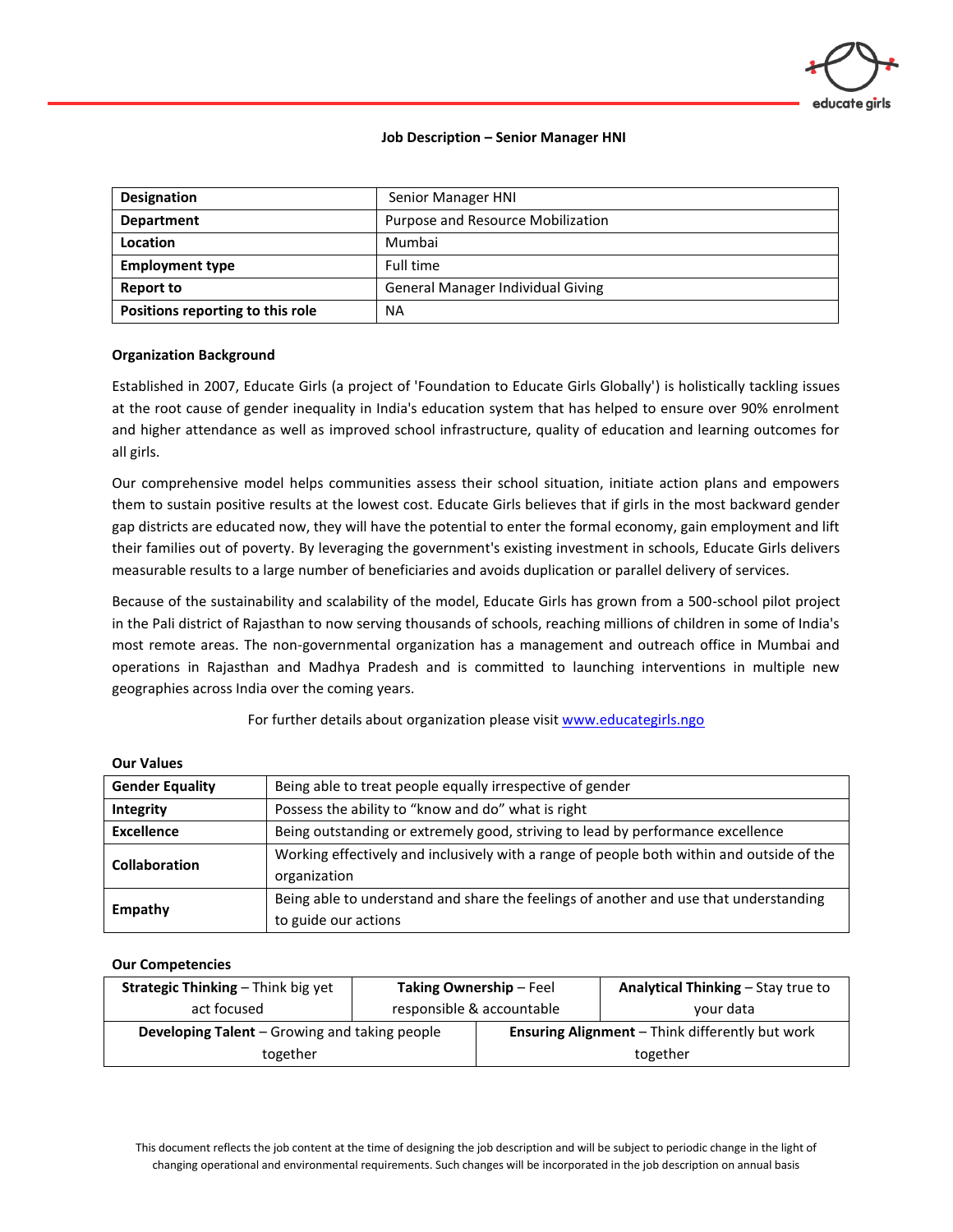

## ✓ **Job Profile**

Senior Manager HNI will work with the development (fundraising) team at Educate Girls with a focus on maintaining and growing the HNI donor base

## ✓ **Areas of Responsibility:**

## • **Business Development:**

- o Scope and grow HNI (High Net Worth Individuals) donor base at Educate Girls
- $\circ$  Craft winning grant applications and fundraising proposals wherever required
- o Manage donor and stakeholder field visits
- $\circ$  Create annual fundraising plan and budget, and ensure goals and targets are being met on a month-on-month basis
- $\circ$  Effectively convey the organization's mission, vision, and programs to potential donors over face-to-face meetings
- o Plan donor engagement activities, events etc.

# • **Donor relationship management**

- $\circ$  End to end donor management from onboarding to retention by ensuring donor delight
- $\circ$  Set regular calls and meetings with major donors to keep them engaged and updated
- o Understand customer needs, maximize retention and growth
- o Plan, prepare and share quarterly newsletters, updates, reports etc. to keep donors updated
- o Responsible for Managing and developing long term relationships with the donors and upgrading them up the donor pyramid.
- ✓ **Liaise with:** All internal departments within Educate Girls and external vendors and donors
- ✓ **Education Background:** Post graduate degree in marketing or relevant field is preferred.
- ✓ **Work Experience:** 5-7 years of experience in developing HNIs and managed relationships
- ✓ **Skills Set:**
- **Soft skills:**
	- o Exceptional communication and relationship-building skills
	- o Good interpersonal skills
	- o Ability to manage time and prioritize projects to meet deadlines
	- o Good critical thinking skills
	- o Good presentation skills
	- o Strong attention to detail
	- o Proficient in English and Hindi